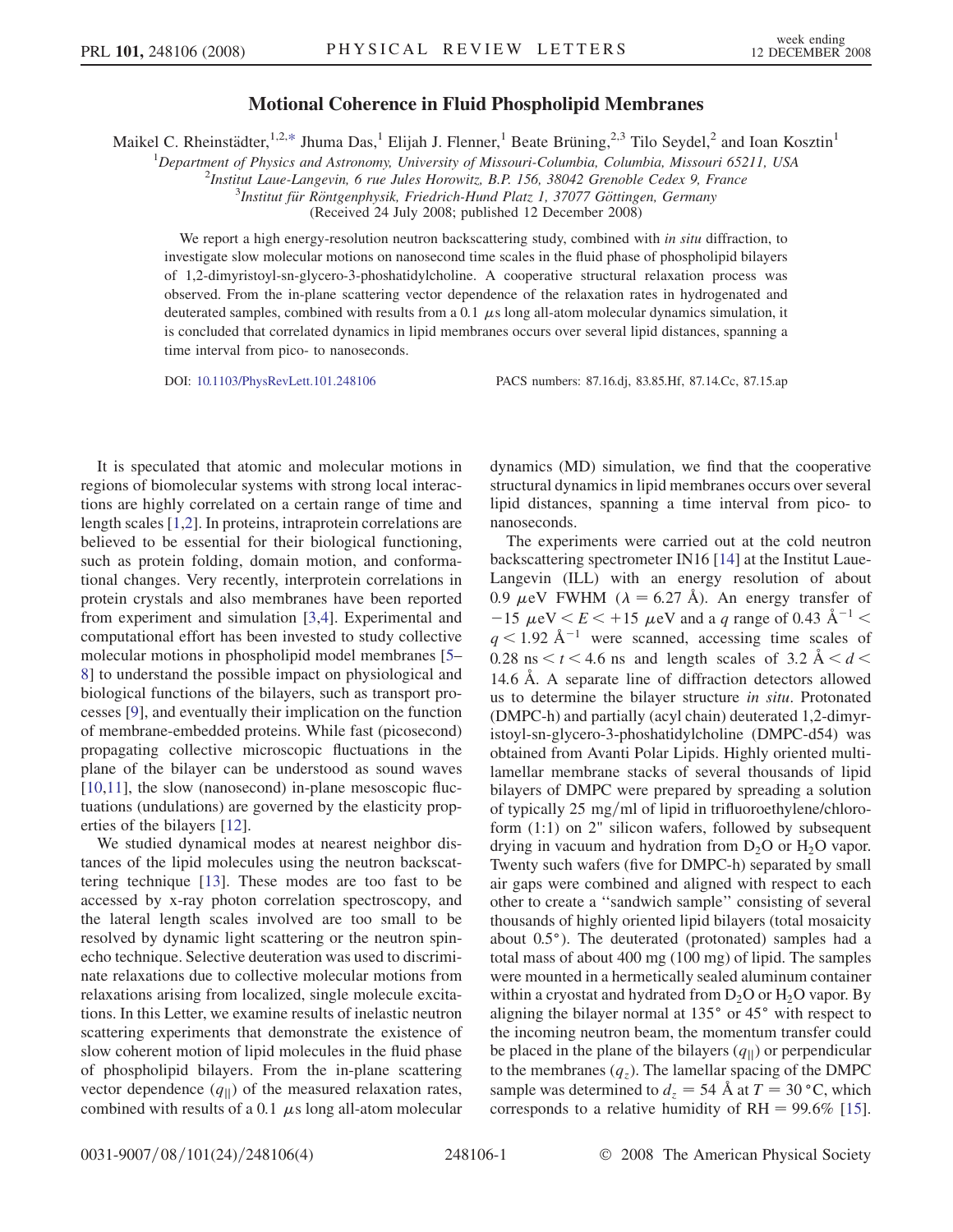<span id="page-1-0"></span>Four different samples (referred to as S1, S2, S3, and S4) were prepared:

| Sample         | <b>Bilayer</b> | Hydration        |
|----------------|----------------|------------------|
| -S 1           | $DMPC-d54$     | D <sub>2</sub> O |
| <i>S</i> 2     | $DMPC-d54$     | $H_2O$           |
| S <sub>3</sub> | $DMPC-h$       | D <sub>2</sub> O |
| S4             | $DMPC-h$       | H <sub>2</sub> O |
|                |                |                  |

Neutrons are scattered by the atomic nuclei, and each element intrinsically has nonzero coherent and incoherent scattering cross sections. In experiments, the different contributions can be enhanced with respect to each other, by, e.g., using different isotopes or selective deuteration. While in protonated samples the *incoherent* scattering is dominant and the time-autocorrelation function of individual scatterers is accessed, (partial) deuteration emphasizes the coherent scattering and probes the pair correlation function. By careful analysis of the scattering of all samples  $S1-S4$ , it was possible to emphasize between the collective and self-motions in the underlying dynamics.

Figure 1 exemplarily depicts spectra measured at  $q_{\parallel}$  = 0.5 and 1.5  $\AA^{-1}$  for S1 and S4 at a temperature of  $T =$ 303 K, in the fluid phase of the bilayers. A fast and a slow relaxation process were visible in the data, and data were therefore fitted using two Lorentzians and convoluted with the instrumental resolution. Because the faster process (the broad Lorentzian) could not be determined with sufficient accuracy, this Letter focuses on the slower relaxation process ( $\omega_1$ ).  $\omega_1$  might contain contributions from incoherent and coherent scattering. A quantitative determination of the coherent and incoherent relaxation rates would require purely coherent and purely incoherent scatterers or neutron polarization analysis (which has not yet been realized on a



FIG. 1 (color online). Exemplary inelastic spectra in the fluid phase of the bilayers. Left column:  $q_{\parallel} = 0.5 \text{ Å}^{-1}$ ; right column:  $q_{\parallel} = 1.5 \text{ Å}^{-1}$ . (a) DMPC- $d54/D_2O$  (sample S1); (b)  $\overrightarrow{DMPC-h/H_2O}$  (sample S4). Data have been fitted using the instrumental resolution (dotted line), two Lorentzian peak shapes (red and magenta dashed lines), and a constant background (blue dashed line). The total fit is shown as a solid line.

neutron backscattering spectrometer) to discriminate the different contributions to  $\omega_1$ . A convolution of incoherent and coherent relaxation processes, each described by a Lorentzian peak shape (implicating a single exponential relaxation process), was assumed. Since the convolution of two Lorentzians with widths  $\Delta \omega_1'$  and  $\Delta \omega_1''$  is again a Lorentzian peak shape with a HWHM of  $\Delta \omega_1 = \Delta \omega'_1 +$  $\Delta \omega_1''$ , by subtracting the Lorentzian widths of spectra of protonated (mainly incoherent scatterers) from the (partially) deuterated samples (mainly coherent scatterers), it was qualitatively possible to distinguish the cooperative dynamics relative from the single-particle dynamics.

Figure 2(a) depicts in-plane diffraction patterns, i.e., structure factors  $S(q_{\parallel})$ , at 303 K. Subtracting  $S(q_{\parallel})$  for samples  $S3$  and  $S1$  emphasizes the coherent scattering of



FIG. 2. (a) Diffraction patterns generated by subtraction of  $S(q_{\parallel})$  for pairs of samples S1–S4, which emphasize contributions from collective molecular motions of the lipid acyl chains  $(\nabla)$  and the water molecules  $(\triangle)$ . See text for explanation. (b)  $\Delta \omega_1$  for the lipid acyl chains ( $\nabla$ ) and the membrane hydration water ( $\triangle$ ). For the water, the difference of  $\Delta \omega_1$  of samples S1 and S2 was taken. Peaks and minimum were fitted using Gaussian line shapes to determine position and width.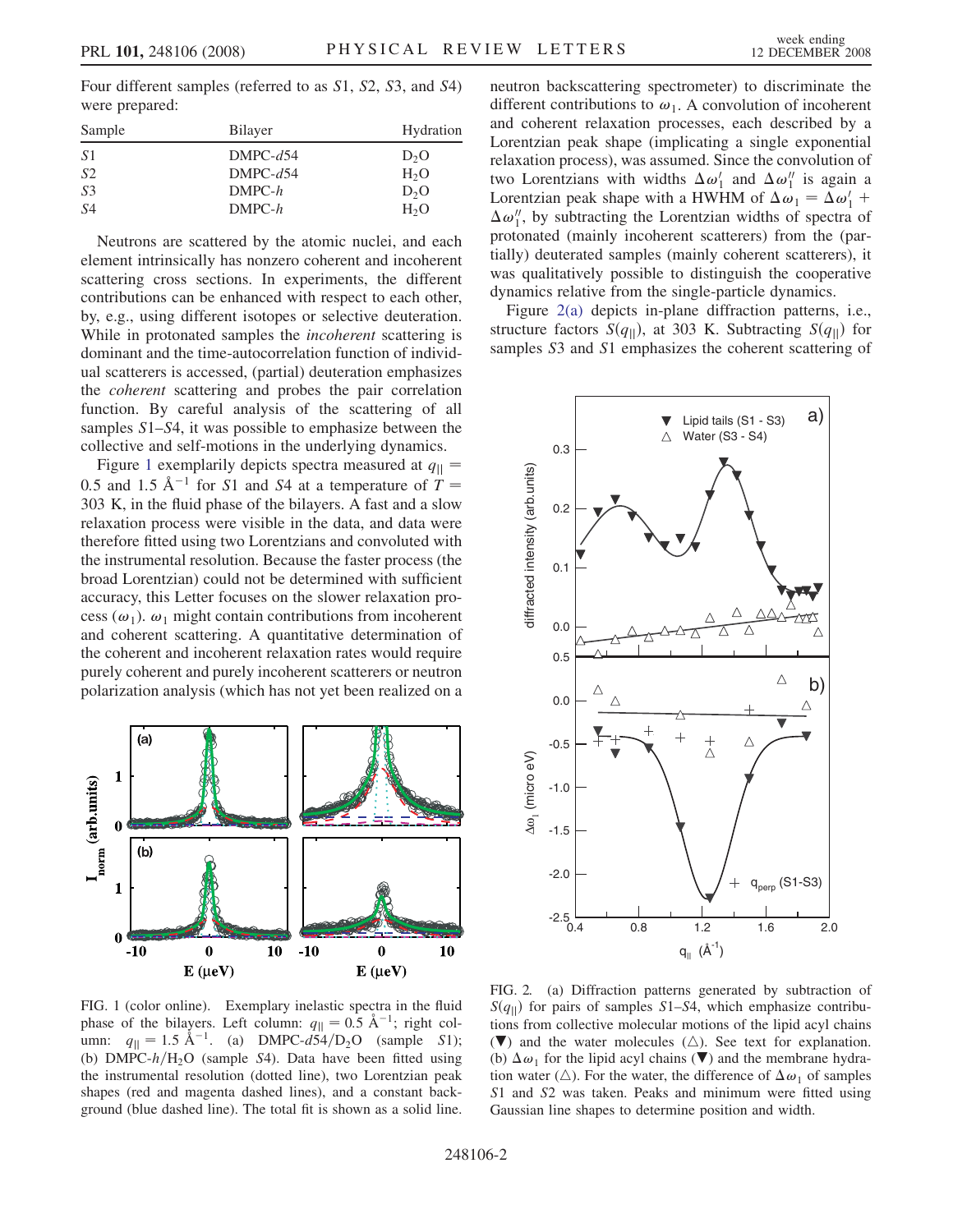the lipid acyl chains. Finally, to emphasize coherent water scattering, the diffraction pattern of S4 was subtracted from that of S3. There are two peaks in  $S(q_{\parallel})$  of the lipid chains around  $q_{\parallel} = 0.7$  and 1.4  $\text{\AA}^{-1}$ , which correspond to the nearest neighbor distances of phospholipid head groups and the acyl chains in DMPC, respectively. The water scattering is enhanced towards the water correlation peak around 2  $\AA^{-1}$ , but there is no pronounced diffraction peak within the instrumental resolution.

Figure [2\(b\)](#page-1-0) shows the difference in the quasielastic width  $\Delta \omega_1(q_{\parallel})$  for the slow process for the lipid acyl chains and the membrane hydration water. So does, e.g., subtracting the widths of spectra S1–S3 emphasize the coherent lipid tail dynamics, analogous to the diffraction discussed above.  $\Delta \omega_1(q_{\parallel})$  shows a pronounced minimum around  $q_{\parallel} = 1.22 \text{ Å}^{-1}$  for the lipids and qualitatively reproduces the behavior of  $S(q_{\parallel})$  in Fig. [2\(a\)](#page-1-0). This points to a strong coupling of dynamical properties to the static structure of the system and to a softening of the coherent relaxation rate around the maximum of the static structure factor  $S(q_{\parallel})$ . The slowing down of the decay of the density autocorrelation function for distances corresponding to nearest neighbors is known as de Gennes narrowing [\[16\]](#page-3-0). The momentum dependence of the dynamical parameters in the collective dynamics case is not trivial as in the single-particle case but points to coherent structural relaxation. Because the out-of-plane component  $(q_z)$  of the scattering vector [also in Fig. [2\(b\)](#page-1-0)] shows no minimum, it is concluded that the relaxation process is confined to the plane of the membranes.

To gain further insight in the above relaxation process, we performed an all-atom MD simulation of DMPC and analyzed the motion of the carbons within the lipid tails. The fully solvated system, built from a preequilibrated DMPC bilayer [[17](#page-3-0)], contained 128 lipid and 2577 water molecules. The MD simulation was performed with NAMD-2.6 [[18](#page-3-0)] using the CHARMM27 [[19](#page-3-0)] force field. The pair interactions were turned off smoothly from 10 to 12 Å, and the long-range electrostatic interactions were calculated using the particle-mesh Ewald method [\[20](#page-3-0)]. The simulation was performed in the NVT ensemble using periodic boundary conditions, with a simulation box of  $62 \times 62 \times 58.5 \text{ Å}^3$ . A constant temperature of  $T =$ 303 K was maintained by employing a Langevin thermostat with a coupling constant of  $0.05 \text{ ps}^{-1}$ . After proper energy minimization and thermal equilibration, a production run of 0.1  $\mu$ s was carried out on 40 CPUs of a dual core 2.8 GHz Intel Xeon EM64T cluster with a performance of  $0.2 \text{ day/ns.}$ 

To examine the structural relaxation of the lipid tails, we calculated the in-plane incoherent (self)  $I_s(q_{\parallel}, t) =$  $(1/N)\sum_{n}(e^{-i\vec{q}}\mathbf{r}[\vec{r}_{n}(0)-\vec{r}_{n}(t)])$  and the coherent  $I_{c}(q_{\parallel}, t)=$  $\langle 1/N \rangle \sum_n \sum_m \langle e^{-i \vec{q}} \rangle \langle \vec{r}_n(0) - \vec{r}_m(t) \rangle$  intermediate scattering functions. The sums are taken over the  $N$  carbon atoms in the lipid tails, and  $\vec{r}_n(t)$  is the position of the *n*th atom at time t. The scattering vector  $\vec{q}_{\parallel}$  is parallel to the x-y plane of the lipid bilayer. By examining  $I_{s/c}(q_{\parallel}, t)$ , we can isolate purely coherent and incoherent contributions to the scattering due to the carbons within the lipid tails.

The minimum in  $\Delta \omega_1(q_{\parallel})$  shown in Fig. [2](#page-1-0) suggests a longer relaxation time for  $I_c(q_{\parallel}, t)$  than for  $I_s(q_{\parallel}, t)$  for  $q_{\parallel}$ values around the peak of  $S(q_{\parallel}) = I_c(q_{\parallel}, 0)$ . Shown in the inset in Fig. 3 are  $I_{s/c}(q_{\|}, t)$  for  $q_{\|} = 2.5$  and 1.42  $\rm \AA^{-1}$ . For  $q_{\parallel}$  = 2.5 Å<sup>-1</sup> the decay times for  $I_s(q_{\parallel}, t)$  and  $I_c(q_{\parallel}, t)$  are almost identical, but  $I_c(q_{\parallel}, t)$  decays slower for  $q_{\parallel}$  around the first peak of the static structure factor. We defined the decay time  $\tau(q_{\parallel})$  as when  $I_{s/c}[q_{\parallel}, \tau(q_{\parallel})]/I_{s/c}(q, 0) = e^{-1}$ . Shown in Fig. 3 are  $\tau_s(q_{\parallel})$  and  $\tau_c(q_{\parallel})$  along with  $S(q_{\parallel})$ . Note that the nonmonotonic behavior of  $\tau_c(q_{\parallel})$  yields a minimum in the difference  $\tau_s - \tau_c$  around the peak of  $S(q_{\parallel})$ . Thus, the MD simulation results are in qualitative agreement with those from the experiment and reinforces the conclusion that the difference of the quasielastic widths  $\Delta \omega_1(q_{\parallel})$  is due to correlated dynamics of the lipid acyl chains.

To determine the temporal and spatial extent of the correlated motion of the lipid tails, we calculated the correlation function

$$
g_{\Delta}(r, t) = \frac{V}{\langle \Delta r \rangle^2 N} \sum_{n,m} \langle \Delta r_n(t) \Delta r_m(t) \times \delta(r - |\vec{r}_n(0) - \vec{r}_m(0)|) \rangle,
$$

where  $\Delta r_n(t) = |\vec{r}_{n,||}(t) - \vec{r}_{n,||}(0)|$  represents the displacement of carbon atoms in the x-y plane of the membrane and the prime denotes a restricted double sum in which carbon pairs belonging to the same lipid tail are excluded. In



FIG. 3. The slow relaxation times  $\tau_c$  (solid circles) and  $\tau_s$ (open squares) as a function of wave vector  $q_{\parallel}$ . Also shown is the static structure factor  $S(q_{\parallel})$  (open triangles). Inset:  $I_s(q, t)$  (open symbols) and  $I_c(q, t)$  (solid symbols) for  $q_{\parallel} = 2.53$  (lower curves) and 1.42  $\AA^{-1}$  (upper curves).